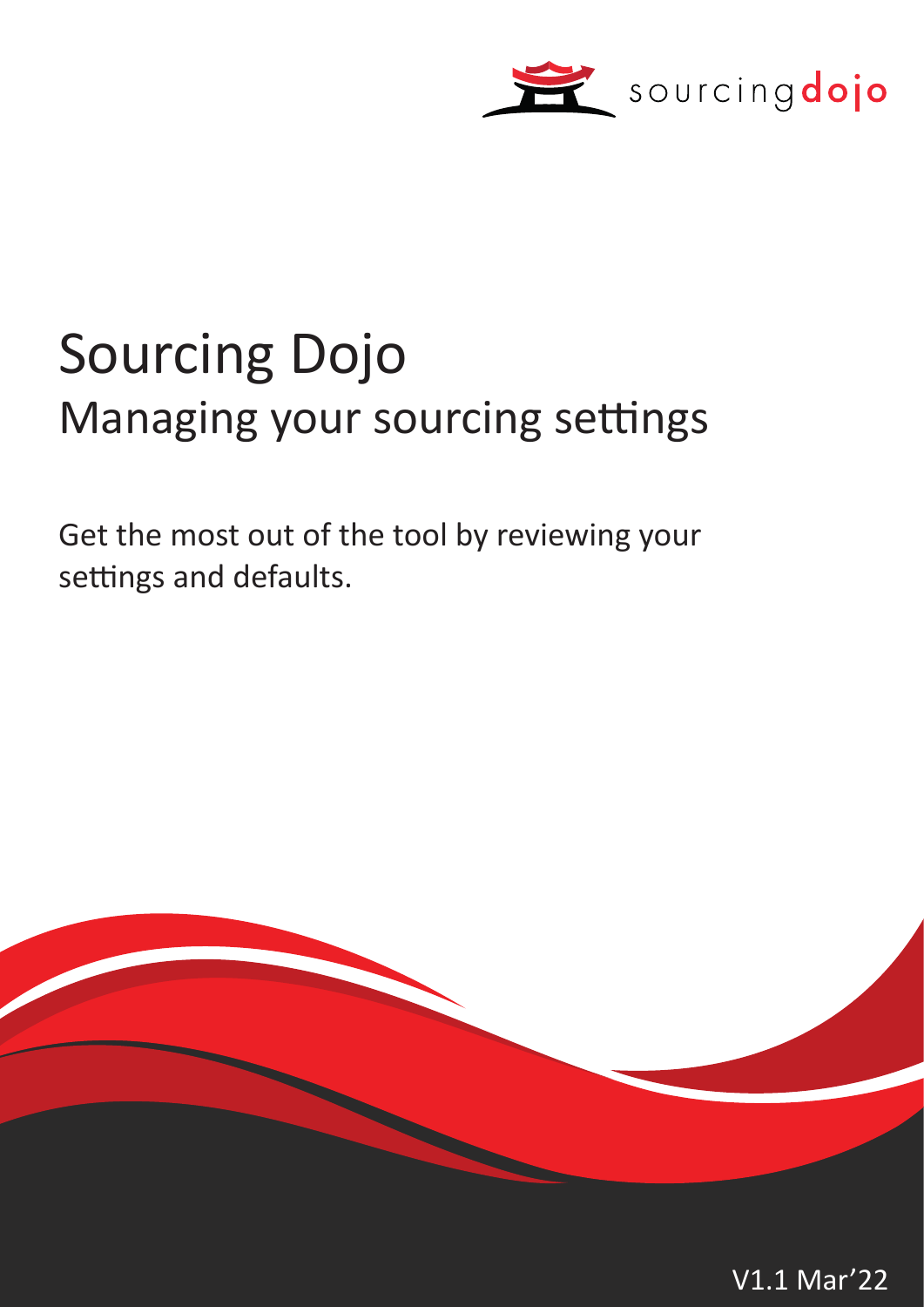

## Managing your Sourcing Settings

## <span id="page-1-0"></span>Table of Contents

| <b>Table of Contents</b>               | $\bf{0}$       |
|----------------------------------------|----------------|
| <b>Sourcing Dojo Overview</b>          | 1              |
| What is Sourcing Dojo?                 | 1              |
| <b>Getting Started</b>                 | $\mathbf{1}$   |
| <b>Sourcing Settings</b>               | $\mathbf{1}$   |
| Overview                               | 1              |
| <b>Close Event Timescale</b>           | $\mathbf{1}$   |
| <b>Auto-Reminder Emails</b>            | $\overline{2}$ |
| <b>Sealed Results</b>                  | $\overline{2}$ |
| <b>Collaborator Settings</b>           | 3              |
| <b>Collaborator Settings</b>           | 3              |
| <b>Event Library</b>                   | 4              |
| <b>Adding Event Templates</b>          | 4              |
| <b>Using Event Templates</b>           | 4              |
| <b>Amending Event Templates</b>        | 4              |
| <b>Document Library</b>                | 5              |
| Adding to your Document Library        | 5              |
| Using the Document Library             | 5              |
| Adding to your Questionnaire Library   | 5              |
| <b>Using Questionnaire Templates</b>   | 6              |
| <b>Editing Questionnaire Templates</b> | 6              |
| <b>Lot Library</b>                     | 7              |
| <b>Adding Lot Templates</b>            | 7              |
| Using Lot Templates                    | 7              |
| Amending Lot Templates                 | 7              |
| <b>Event Tagging</b>                   | 7              |
| <b>Creating Event Tags</b>             | $\overline{7}$ |
| <b>Utilising tags</b>                  | 8              |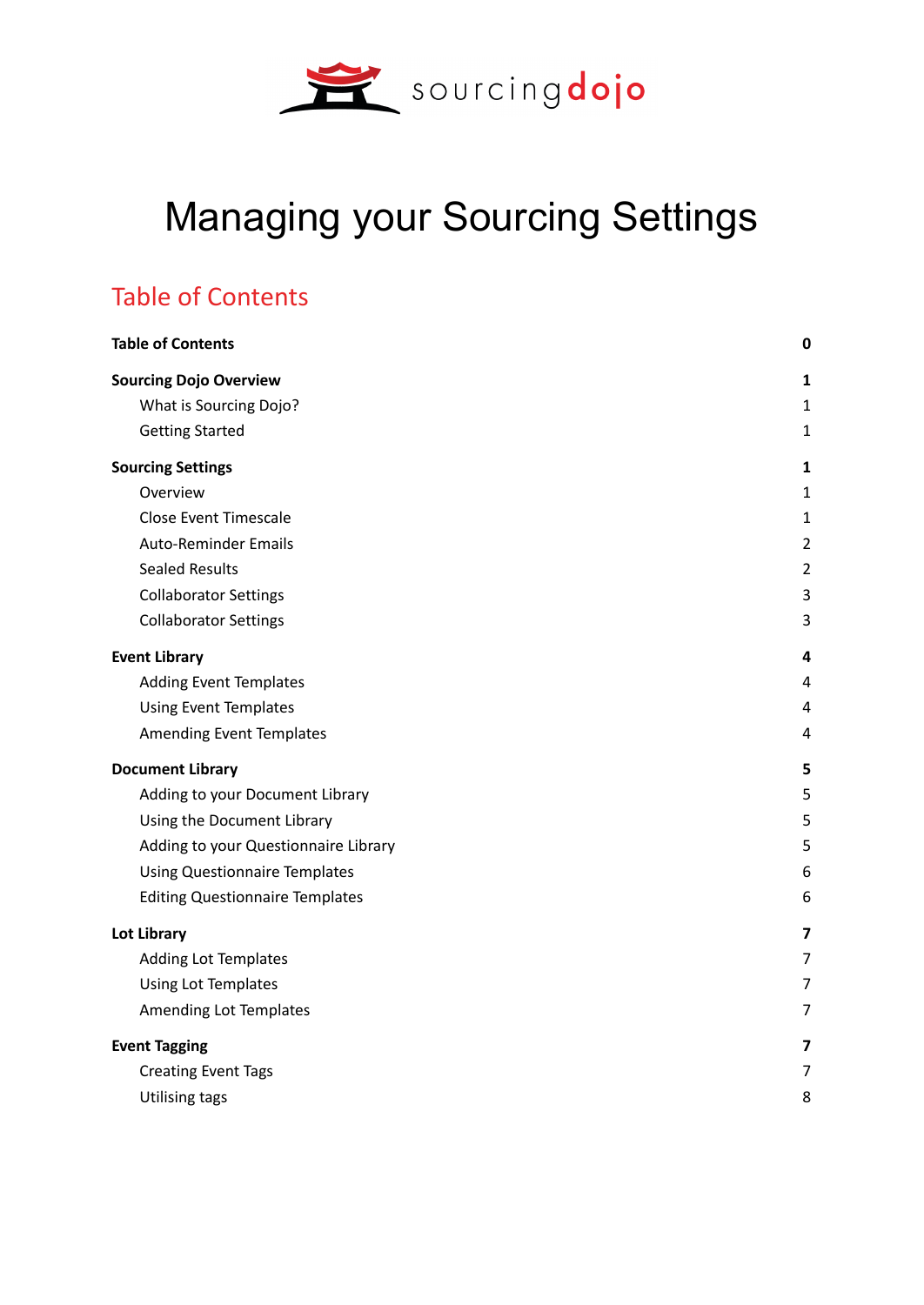

## <span id="page-2-0"></span>Sourcing Dojo Overview

#### <span id="page-2-1"></span>What is Sourcing Dojo?

Sourcing Dojo offers an array of capabilities, to help procurement professionals get the most out of their sourcing and supplier engagement activities.

Our sourcing tool can be used to run anything from a simple RFI to a complex RFQ or weighted auction.

#### <span id="page-2-2"></span>Getting Started

It is possible to start sourcing with Sourcing Dojo immediately after purchasing a licence, however in order to get the most out of the tool there are a number of settings and defaults that you may wish to review, either up front or once you're up and running. To configure your account, go to the Admin settings in the top right of your screen. If you do not see this option, you do not have any additional administration positions and should speak to the superhost of your account. This guide will cover the Admin settings that relate specifically to sourcing, however additional guides are available for each of our modules and for the settings that relate to all elements of the tool.

## <span id="page-2-3"></span>Sourcing Settings

#### <span id="page-2-4"></span>Overview

The "Sourcing Settings" tab of the Admin Settings handles settings that are only related to our sourcing module. These options include configuration of timescales and event structure.

#### <span id="page-2-5"></span>Close Event Timescale

Although most of the sourcing process is predefined in the tool based on the event structure you choose, there are two settings that can be updated by you in relation to timing.

Although you have the option to close an event at any time, in case this is something users do not always remember to do, the system will auto-close all events a certain amount of time after the final deadline or the end of an auction. Once an event is closed, participants will no longer be able to access it, however you can reopen it at any time. By default, closures will occur after 10 days, however you may amend this timeframe within the Sourcing Settings.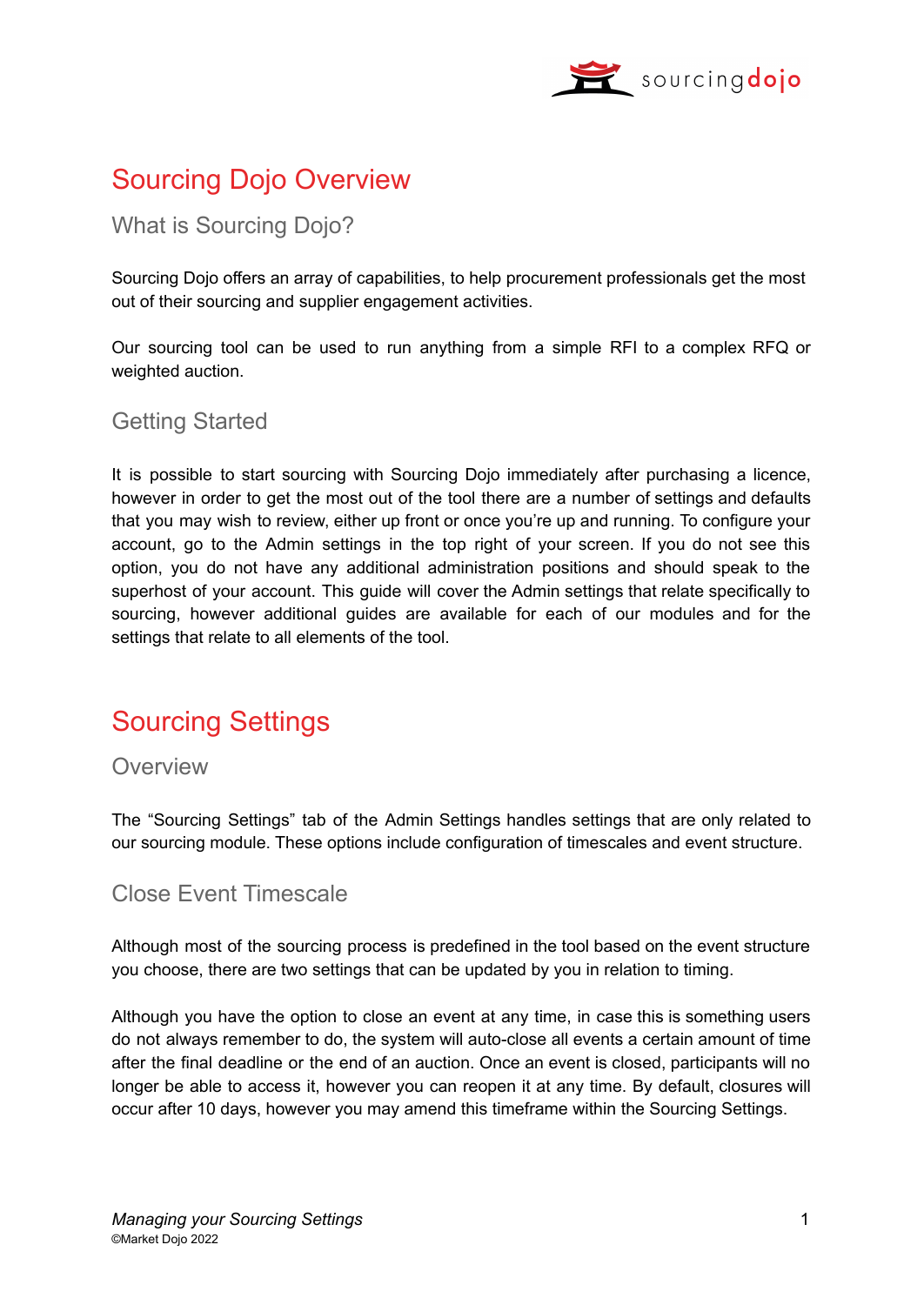

| <b>Close Event</b> |    |        |                          |
|--------------------|----|--------|--------------------------|
|                    | 30 | Day(s) | $\left( i\right)$<br>$-$ |

*Figure 1.1 - Event Closure Timescale*

#### <span id="page-3-0"></span>Auto-Reminder Emails

Participants will receive one reminder prior to any scheduled auction or deadline and you may choose how many days before the date this will be received. Reminders are sent at 07:00 GMT daily, for activity scheduled the selected number of days in the future +/- 12 hours. For example, for a setting of 1 day, reminders will be sent at 07:00 GMT for event activity that is between 12 & 36 hours away.

| <b>Auto-reminder Emails</b> |                |
|-----------------------------|----------------|
|                             | Day(s) $\odot$ |
|                             |                |

*Figure 1.2 - Auto-reminder Timescale*

#### <span id="page-3-1"></span>Sealed Results

Although our sourcing tool involves minimal configuration, we give our customers some control over the available event settings options shown to general users. Where these choices exist they are available within the Structure Settings.

For some organisations, it is important that for certain (or sometimes all) events, participant submissions are sealed until after the relevant deadline has passed. By default you will be able to see participant responses immediately, however the option to include a setting to seal results can be turned on here.

| <b>Show Sealed Results Option</b>                                                                                                                                                                                                                                                                                                                                                                                                                                                          |                                                   |
|--------------------------------------------------------------------------------------------------------------------------------------------------------------------------------------------------------------------------------------------------------------------------------------------------------------------------------------------------------------------------------------------------------------------------------------------------------------------------------------------|---------------------------------------------------|
|                                                                                                                                                                                                                                                                                                                                                                                                                                                                                            | $\begin{pmatrix} 1 \\ 2 \end{pmatrix}$<br>$\circ$ |
| $\blacksquare$ $\blacksquare$ $\blacksquare$ $\blacksquare$ $\blacksquare$ $\blacksquare$ $\blacksquare$ $\blacksquare$ $\blacksquare$ $\blacksquare$ $\blacksquare$ $\blacksquare$ $\blacksquare$ $\blacksquare$ $\blacksquare$ $\blacksquare$ $\blacksquare$ $\blacksquare$ $\blacksquare$ $\blacksquare$ $\blacksquare$ $\blacksquare$ $\blacksquare$ $\blacksquare$ $\blacksquare$ $\blacksquare$ $\blacksquare$ $\blacksquare$ $\blacksquare$ $\blacksquare$ $\blacksquare$ $\blacks$ |                                                   |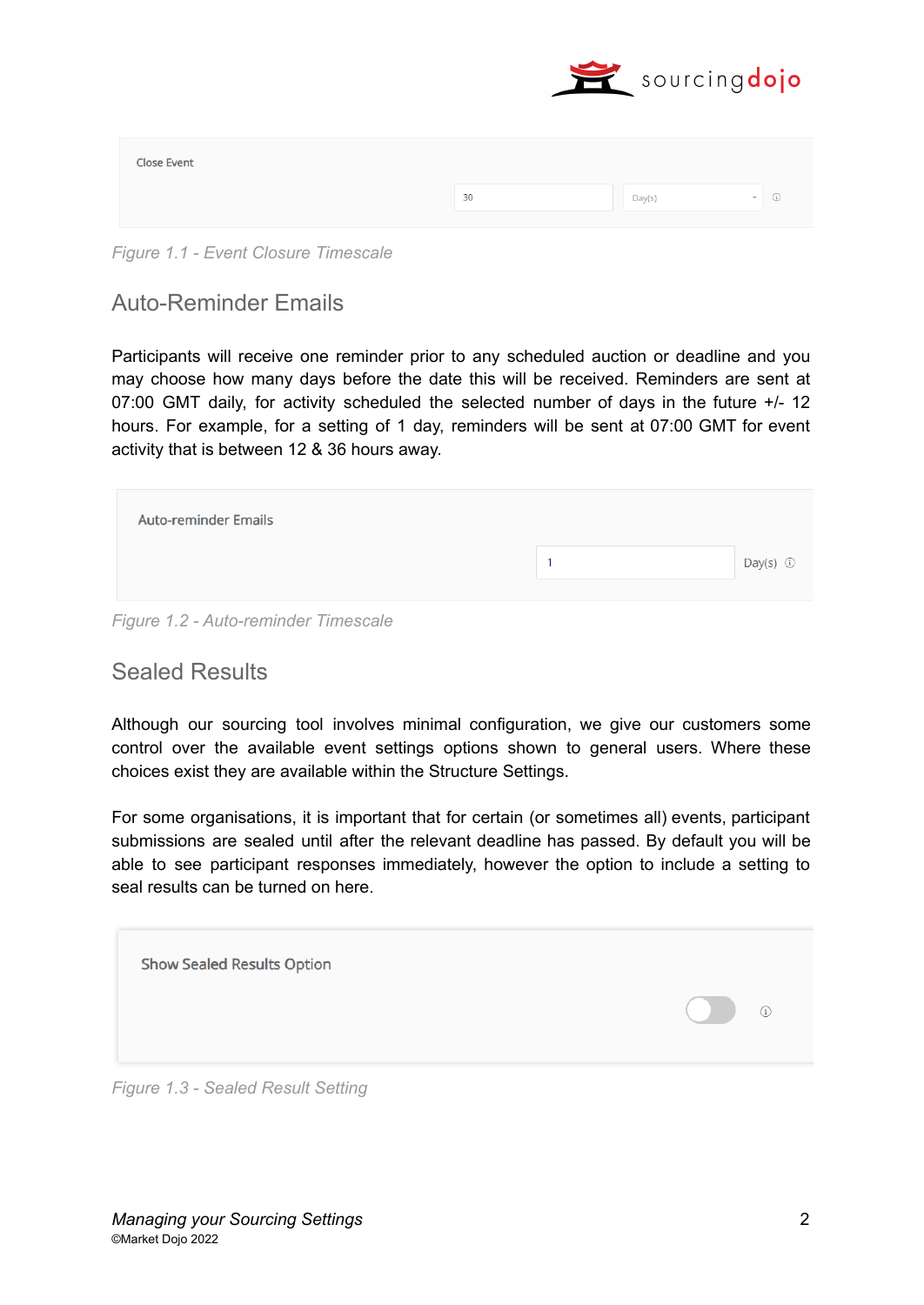

#### <span id="page-4-0"></span>Collaborator Settings

In many cases, users will wish to share their sourcing events with internal collaborators. The extent to which they will be able to do this themselves from a specific sourcing event is managed here in the Sourcing Settings.

There are two possible options for inviting collaborators. Most organisations will choose to allow their users to invite "Existing Hosts". These are users who already have a Sourcing Dojo account and have been approved by your Superhost. An additional option that can be made available, where there is a high level of trust placed on your user-base, is the ability to invite any new user by email address.

If you have either of these settings turned on, users will see a "Collaborators" tab when creating sourcing events. If they are both turned off, users will not see this tab and event permissions will always need to be updated in the Host Permissions tab (see our quide on Managing your General Admin Settings).

| <b>Collaborator Invitation</b> |                                              |
|--------------------------------|----------------------------------------------|
|                                | Allow Hosts to Invite Other Approved Hosts ① |
|                                | Allow Hosts to Invite New Users ①            |
|                                |                                              |

*Figure 1.4 - Collaborator Settings*

#### <span id="page-4-1"></span>Licence Purchasing

We also include a setting relating to licence purchases here. If the "Allow Licence Purchases" setting is turned on, users from your company will be able to use self-service to purchase a licence for running a sourcing event. We would recommend removing this if there is a centralised process for licence issuing.

| <b>Allow Licence Purchases</b><br>$\bigcirc$ $\bigcirc$ |  |
|---------------------------------------------------------|--|
|                                                         |  |

*Figure 1.5 - Licence Purchase Settings*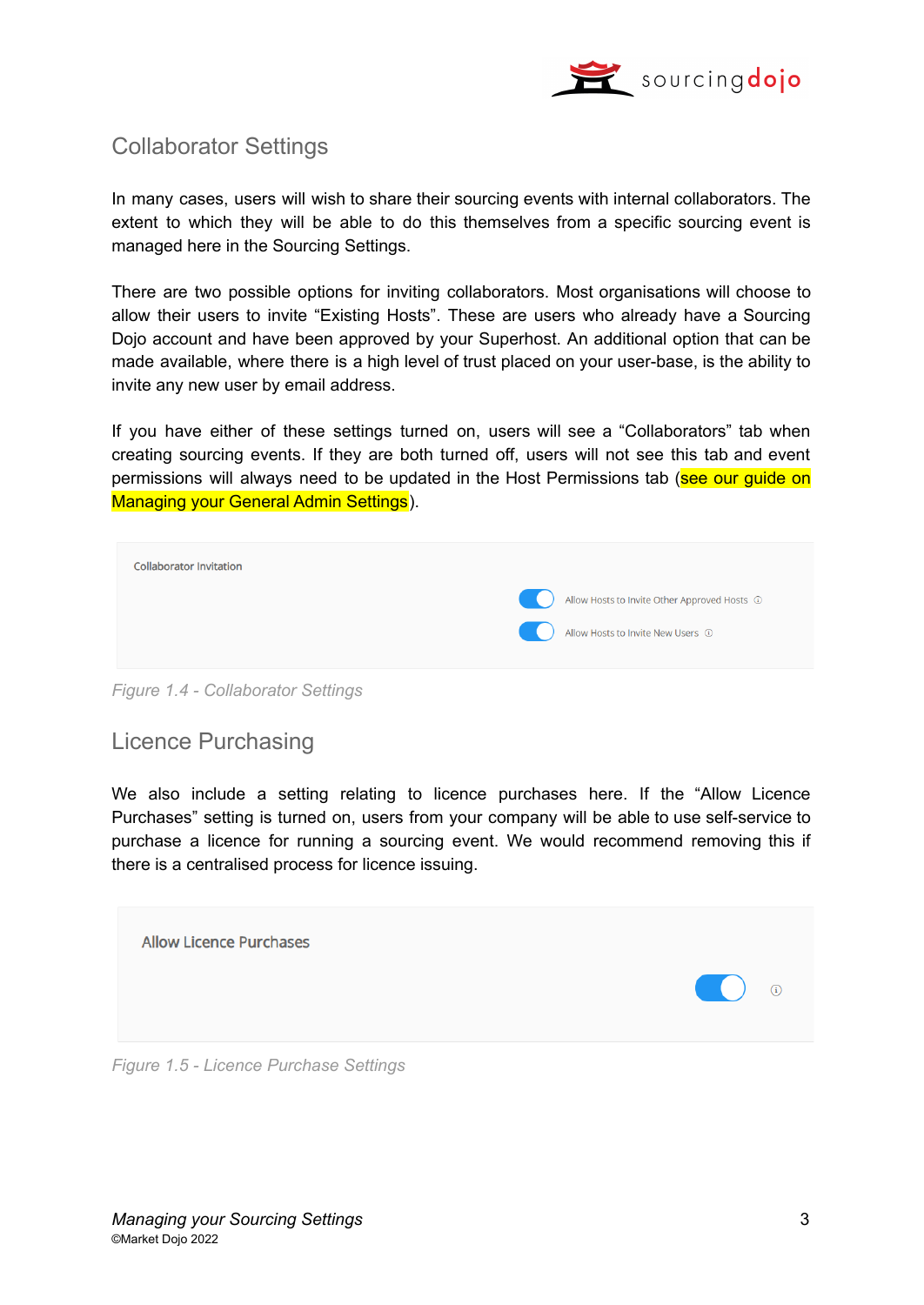

## <span id="page-5-0"></span>Event Library

#### <span id="page-5-1"></span>Adding Event Templates

Event templates incorporate the full structure of a sourcing event, including any questionnaires, lots, documents, participants and an event brief. To save time whilst sourcing we strongly recommend that all customers maintain at least one event template within their Sourcing Dojo account, including a solid event brief (see our guide to [Creating](https://marketdojo.com/resource/creating-an-event-brief/) an Event [Brief\)](https://marketdojo.com/resource/creating-an-event-brief/) and any standard questions that are regularly sent to suppliers (such as requiring a copy of a signed NDA or agreement to T&Cs). Many customers will choose to keep a range of event templates, for example a simple and a complex template for both goods and services.

As this type of template will include all event details, including uploaded documents and event participants if you wish, the option to save the template is available at the very end of the event creation process, on the "Invite Participants" tab.



*Figure 2.1 - Adding an Event Template*

#### <span id="page-5-2"></span>Using Event Templates

To use your event template(s), click on the "New Event" button on either the Dashboard or the Events page. Within the pop-up you will see the option to select any event template you wish to use from the dropdown menu. Once you have selected your template and created the new event, you will be able to make any edits you wish before putting the event live.

#### <span id="page-5-3"></span>Amending Event Templates

Within the Event Library you can delete and amend the name of your templates, however it is not possible to make edits to the template itself. If you would like to make changes to a template, create a sourcing event using the relevant template and make your changes. Once completed, save your amended template to the library and delete the old version.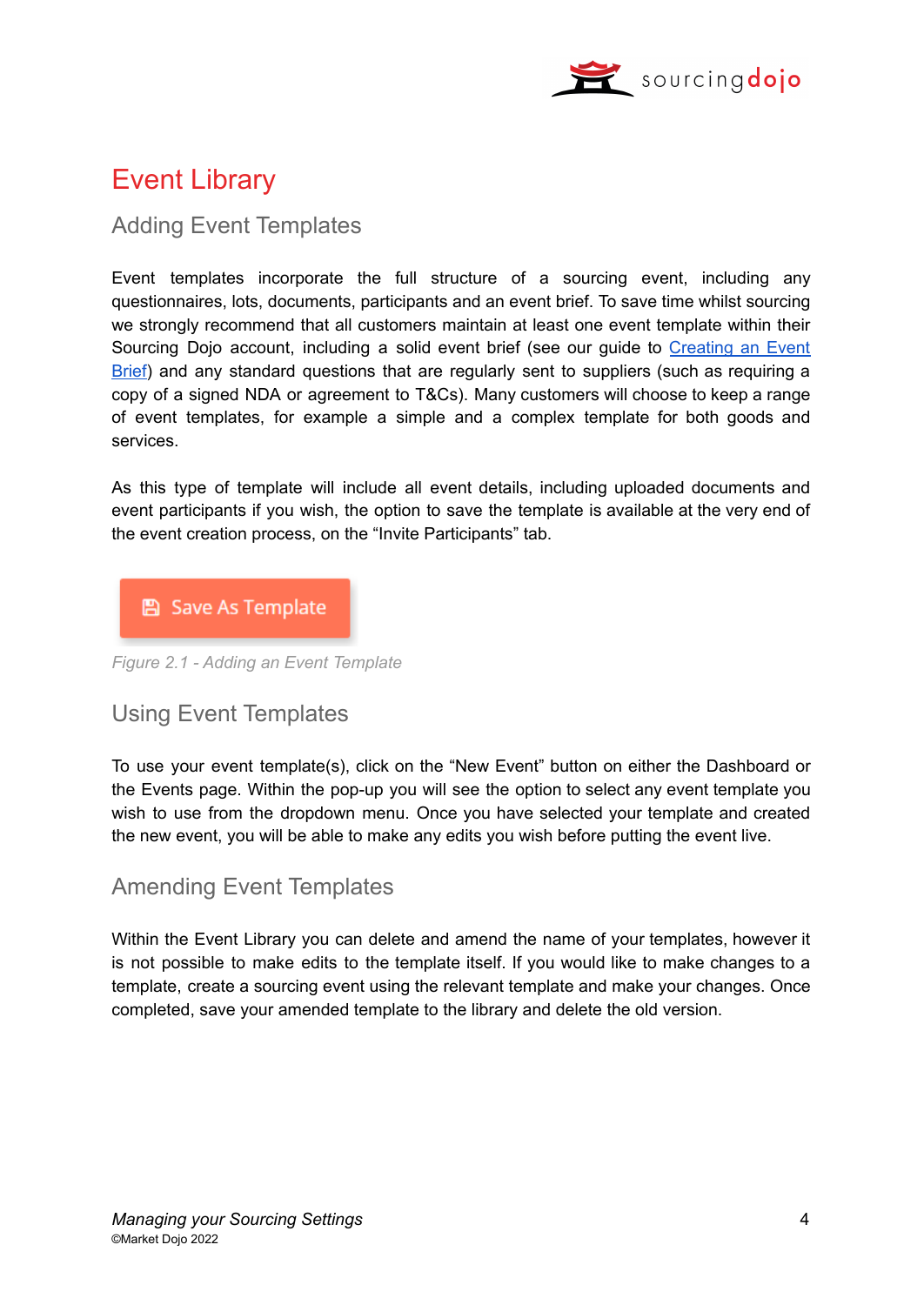

## <span id="page-6-0"></span>Document Library

#### <span id="page-6-1"></span>Adding to your Document Library

The Document Library gives you somewhere to store standard company documents that may be required by members of your organisation such as NDAs and T&Cs. Documents can be added by clicking on the "Add New Document" button.

|                                 |                               | Search    | Q | ø                                |
|---------------------------------|-------------------------------|-----------|---|----------------------------------|
| $\triangle$ NAME $(i)$          | $\Rightarrow$ VERSION $\circ$ | $SIZE$ ①  |   | $\Rightarrow$ DATE OF UPLOAD (i) |
| <b>Terms and Conditions.pdf</b> | 2.0                           | 178.68 KB |   | 26 October 2018                  |
| NDA.docx                        | $\sim$                        | 11.37 KB  |   | 04 December 2018                 |
| + Add New Document              |                               |           |   |                                  |

*Figure 3.1 - The Document Library*

<span id="page-6-2"></span>Using the Document Library

Once stored in the Library, documents can be easily added to sourcing events, Quick Quotes and SIM Dojo.

| Upload new document       |                  |                 |                            |
|---------------------------|------------------|-----------------|----------------------------|
| Add Document from Library |                  |                 | $\overline{\phantom{a}}$   |
| NAME (1)                  | VERSION <b>O</b> | UPLOAD DOCUMENT | INCLUDE IN INVITE <b>O</b> |
| Terms and Conditions.pdf  | 2.0              |                 |                            |
| NDA.docx                  |                  |                 |                            |
|                           |                  |                 |                            |

*Figure 3.2 - Using the Document Library*

## Questionnaire Library

<span id="page-6-3"></span>Adding to your Questionnaire Library

In addition to full event templates, we provide a Questionnaire Library, which gives you somewhere to store additional sets of questions which can be added to your events on a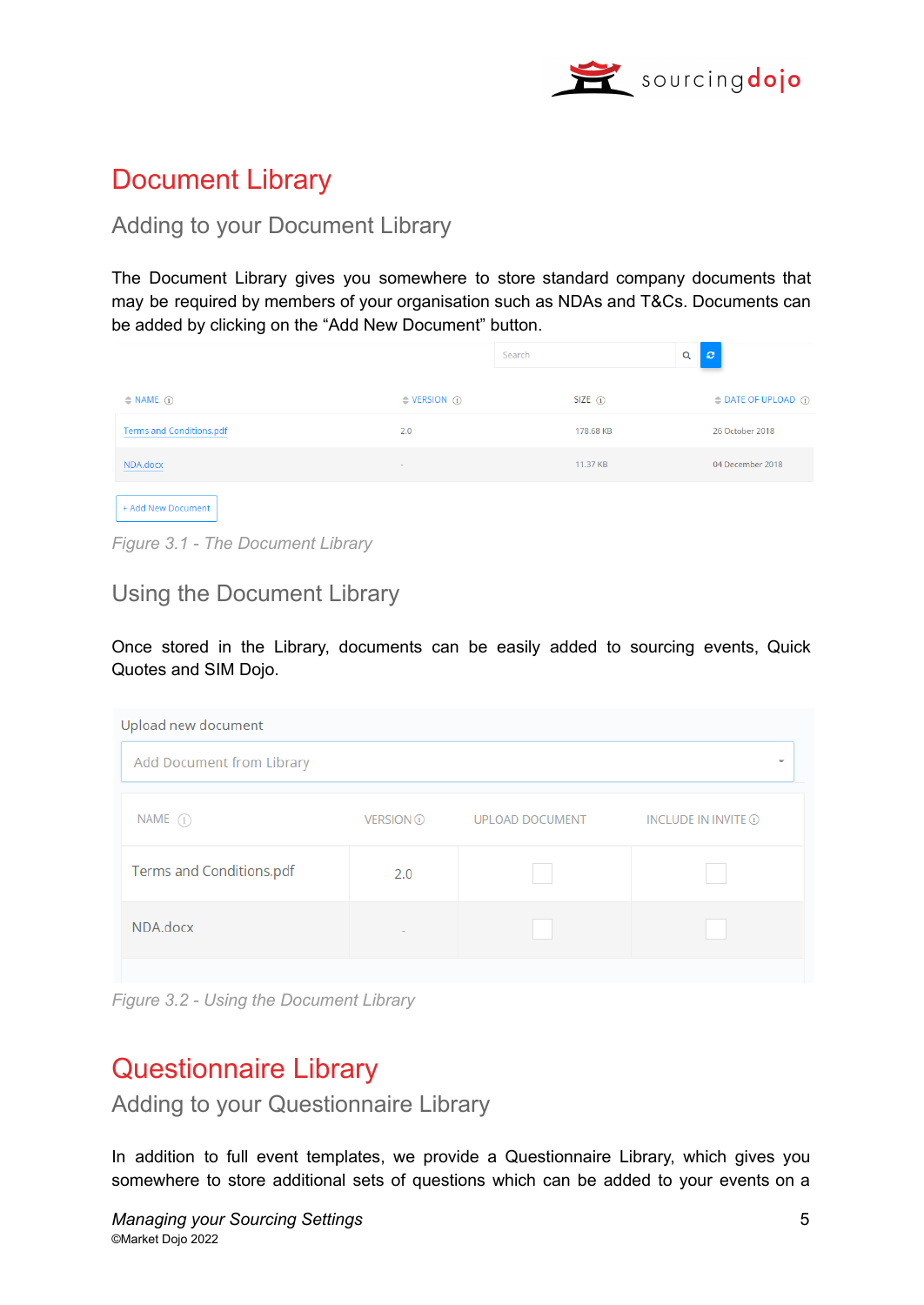

case by case basis. Once stored here, questionnaire templates are made widely available to those in your organisation to add to sourcing events..

Questionnaire templates are added to the library from the event itself, rather than via the library. To add a new template, go to the questionnaire tab in the sourcing or SIM event it is part of. At the top of the page, you will see the option to "Save as Template".



*Figure 4.1 - Adding a Questionnaire Template*

#### <span id="page-7-0"></span>Using Questionnaire Templates

Once a new questionnaire has been added to the Settings tab in either a sourcing or SIM event, you will be able to use your template(s). Go to the relevant questionnaire tab and select "Use template" from the right hand side of the page. A pop-up will appear with your available templates to choose from in a drop-down.

| Questionnaire Template                            |    |
|---------------------------------------------------|----|
| Use an existing template to help you get started. |    |
| Available Templates                               |    |
| Pre-Qual                                          | ×. |
|                                                   |    |
| Pre-Qual                                          |    |
| Section A - Supplier Information                  |    |
| Section B - Ethical Standards                     |    |
| Section C - Health & Safety                       |    |
| Section D - Quality                               |    |
| Section E - Compliance                            |    |
| <b>NDA</b>                                        |    |

*Figure 4.2 - Using a Questionnaire Template*

#### <span id="page-7-1"></span>Editing Questionnaire Templates

As with the Event Library, you can delete and amend the name of your templates within the library itself, however it is not possible to make edits to questionnaire templates from here. If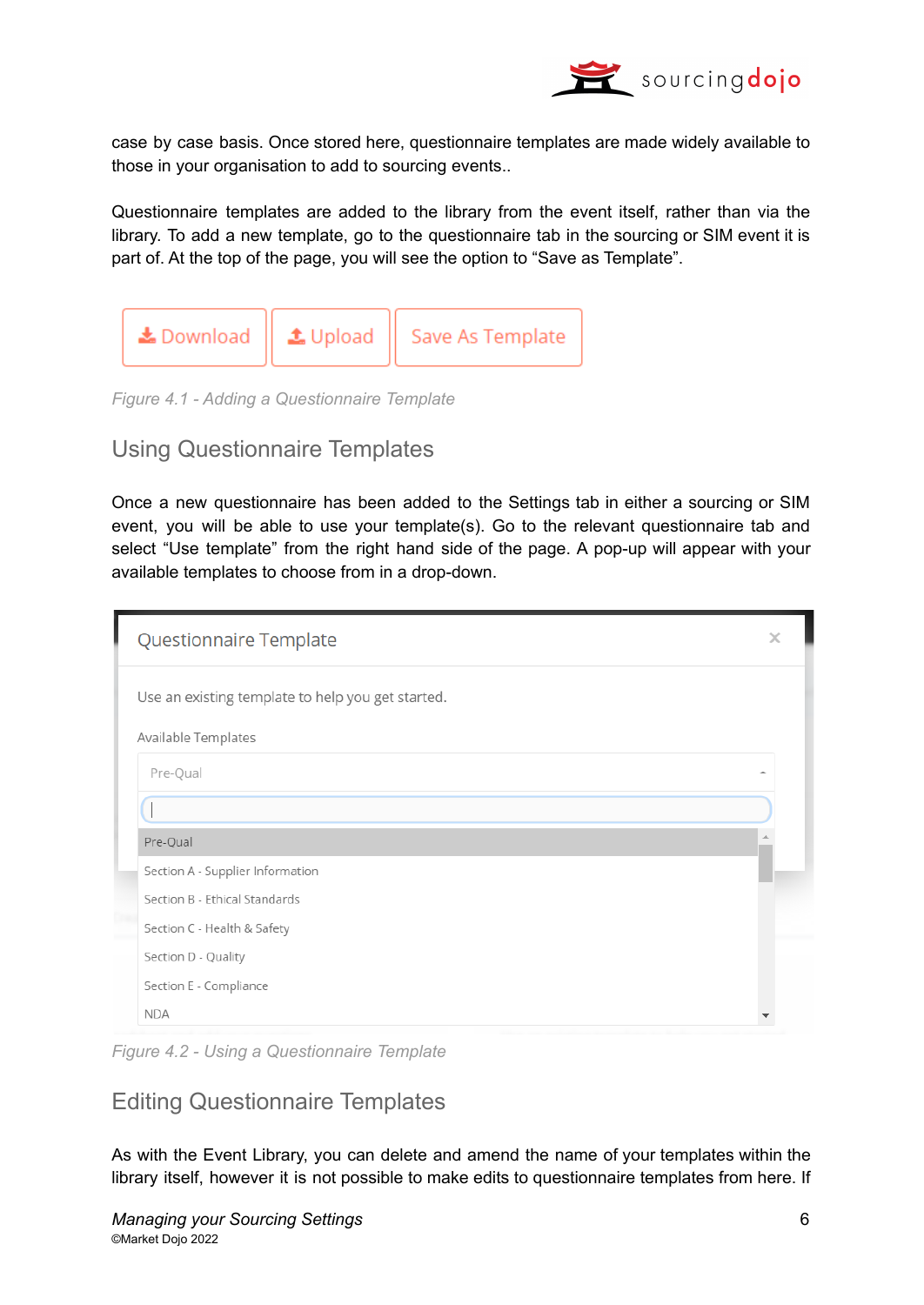

you would like to make changes to a questionnaire template, add a questionnaire to an event using the relevant template and make your changes. Once completed, save your amended template to the library and delete the old version.

### <span id="page-8-0"></span>Lot Library

#### <span id="page-8-1"></span>Adding Lot Templates

When using our advanced lots, we provide the option to save your lots to the lot library. This means that where you regularly require suppliers to quote based on a particular structure, this can be easily accessed with minimal setup time. To add a new lot to the library, go to the RFQ or Auction tab and click on "Save to Library" at the top of the page. Here you will name your template and select which lots to include



*Figure 5.1 - Saving a Lot Template*

#### <span id="page-8-2"></span>Using Lot Templates

To use a lot template, click on the "Load from Library" button and choose your lot from the drop-down list.

#### <span id="page-8-3"></span>Amending Lot Templates

Lot templates are edited in the same way as event and questionnaire templates, by using the template within an event, editing, saving, and deleting the original.

## <span id="page-8-4"></span>Event Tagging

<span id="page-8-5"></span>Creating Event Tags

Event tags can be added to your sourcing events in order to improve your reporting capabilities. Go to the "Event Tagging" tab within your Admin Settings and click on "Add new tag". Here you will name your category of tags and then add in the tags to be made available.

For example, you may choose to add a "Country" category with "UK", "France", "USA" etc. as the tags. Tags can be optional or mandatory and you may include multiple categories in line with your reporting requirements.